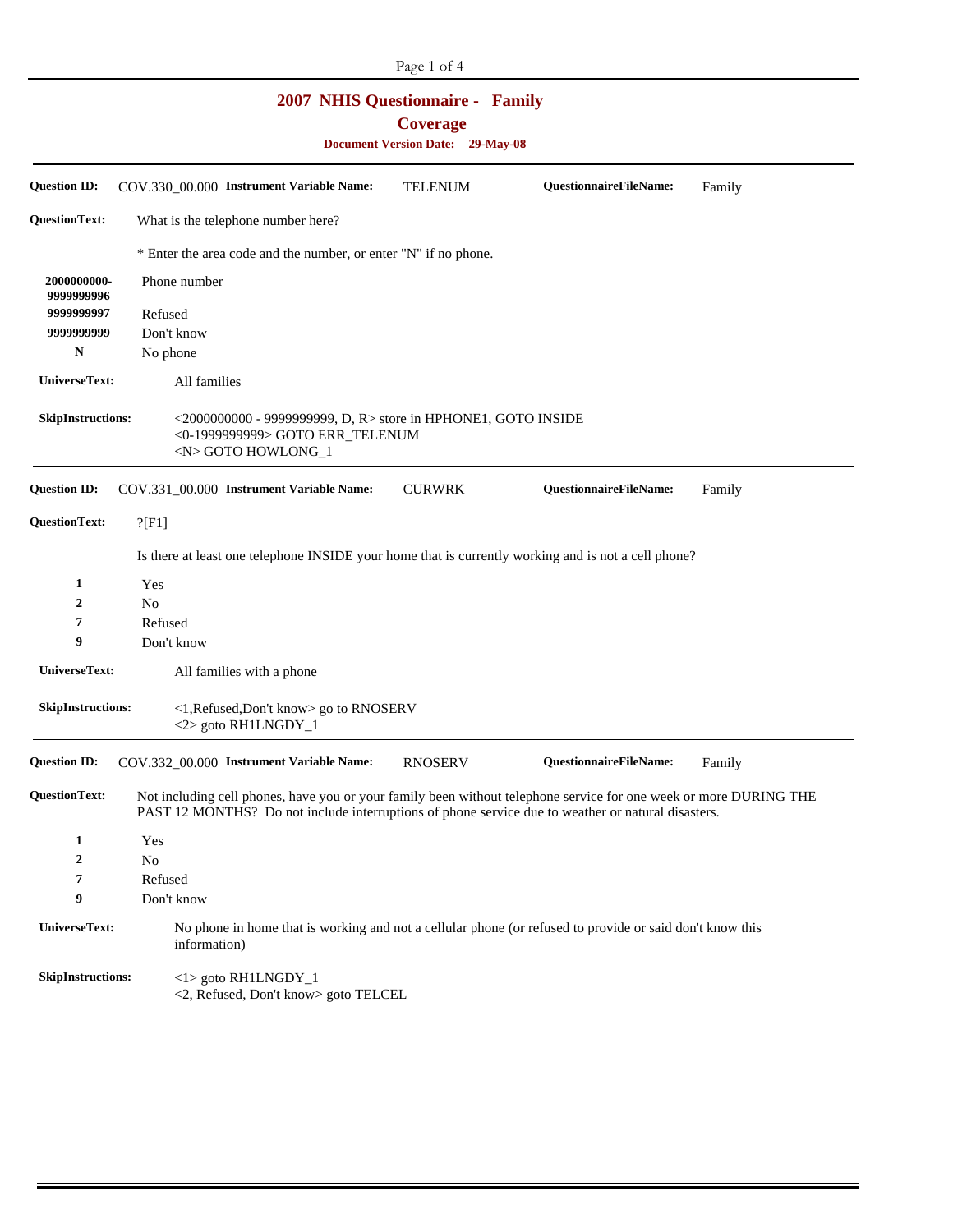| <b>2007 NHIS Questionnaire - Family</b><br><b>Coverage</b><br><b>Document Version Date: 29-May-08</b> |                                                                                                                                                                                                      |                     |                        |        |  |
|-------------------------------------------------------------------------------------------------------|------------------------------------------------------------------------------------------------------------------------------------------------------------------------------------------------------|---------------------|------------------------|--------|--|
| <b>Question ID:</b>                                                                                   | COV.333 01.000 Instrument Variable Name:                                                                                                                                                             | RH1LNGDY_1          | QuestionnaireFileName: | Family |  |
| <b>QuestionText:</b>                                                                                  | ?[F1]                                                                                                                                                                                                |                     |                        |        |  |
|                                                                                                       | Not including cell phones, how long were you or your family without telephone service in the PAST 12 MONTHS?                                                                                         |                     |                        |        |  |
|                                                                                                       | * Enter number for time without telephone service.<br>* If less than one week, enter '0'.                                                                                                            |                     |                        |        |  |
| 000<br>001-365<br>997<br>999                                                                          | Less than 1 week<br>$1 - 365$<br>Refused<br>Don't know                                                                                                                                               |                     |                        |        |  |
| UniverseText:                                                                                         | Respondents with no phone or who have no working land-line phone or who have been without land-line phone<br>service for one week or more during the past 12 months.                                 |                     |                        |        |  |
| <b>SkipInstructions:</b>                                                                              | <1-365> goto RH1LNGDY_2<br><0,Refused, Don't know> goto TELCEL                                                                                                                                       |                     |                        |        |  |
| <b>Question ID:</b>                                                                                   | COV.333_02.000 Instrument Variable Name:                                                                                                                                                             | RH1LNGDY_2          | QuestionnaireFileName: | Family |  |
| <b>QuestionText:</b>                                                                                  | $?$ [F1]                                                                                                                                                                                             |                     |                        |        |  |
|                                                                                                       | * Enter time period for time without telephone service.                                                                                                                                              |                     |                        |        |  |
| 1                                                                                                     | Day(s)                                                                                                                                                                                               |                     |                        |        |  |
| 2                                                                                                     | Week(s)                                                                                                                                                                                              |                     |                        |        |  |
| 3                                                                                                     | Monthly(s)                                                                                                                                                                                           |                     |                        |        |  |
| 7                                                                                                     | Refused                                                                                                                                                                                              |                     |                        |        |  |
| 9                                                                                                     | Don't know                                                                                                                                                                                           |                     |                        |        |  |
| UniverseText:                                                                                         | Gave number at RH1LNGDY_1                                                                                                                                                                            |                     |                        |        |  |
| <b>SkipInstructions:</b>                                                                              | <1> if RH1LNGDY_1 lt '7' goto ERR1_RH1LNGDY_2 else goto TELCEL<br><2> if RH1LNGDY_1 gt '52' goto ERR2_RH1LNGDY_2 else goto TELCEL<br><3> if RH1LNGDY_1 gt '12' goto ERR3_RH1LNGDY_2 else goto TELCEL |                     |                        |        |  |
| <b>Question ID:</b>                                                                                   | COV.334_00.000 Instrument Variable Name:                                                                                                                                                             | <b>TELCEL</b>       | QuestionnaireFileName: | Family |  |
| <b>QuestionText:</b>                                                                                  | Do you or anyone in your family have a working cell phone?                                                                                                                                           |                     |                        |        |  |
| $\mathbf{1}$                                                                                          | Yes                                                                                                                                                                                                  |                     |                        |        |  |
| $\boldsymbol{2}$                                                                                      | No                                                                                                                                                                                                   |                     |                        |        |  |
| 7                                                                                                     | Refused                                                                                                                                                                                              |                     |                        |        |  |
| 9                                                                                                     | Don't know                                                                                                                                                                                           |                     |                        |        |  |
| UniverseText:                                                                                         | All families                                                                                                                                                                                         |                     |                        |        |  |
| <b>SkipInstructions:</b>                                                                              | <1> goto WRKCEL<br>$\langle 2,$ Refused, Don't know> if CURWRK = '1' and RNOSERV = '1'<br>goto CELLOUT<br>elseif $POS2 = '0'$<br>else<br>goto hhc.ADC                                                | goto hhc.NAME_FNAME |                        |        |  |

Page 2 of 4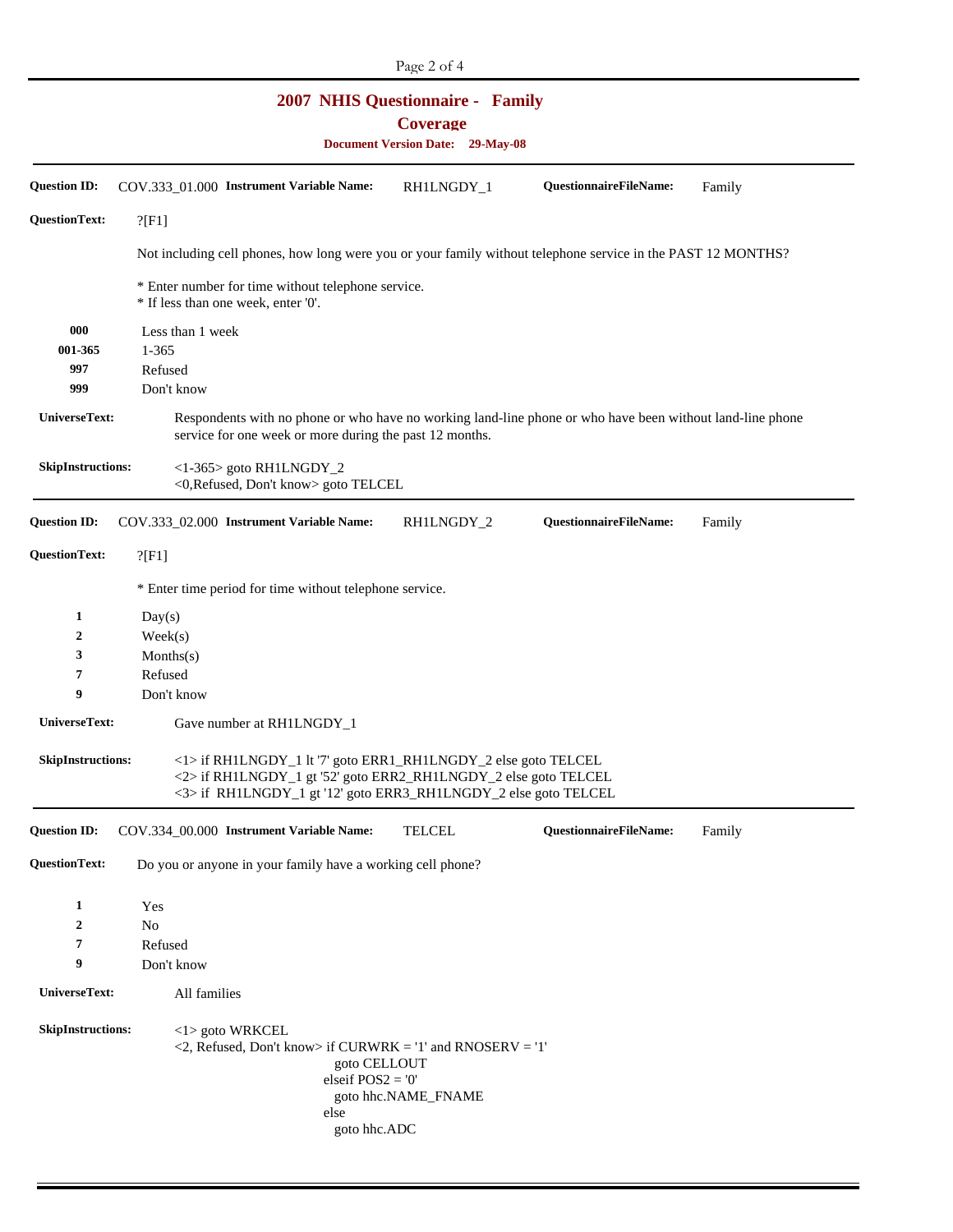| Page 3 of 4                                                                                           |                                                                                                                                                                                                                                                                                                                                                                           |  |  |  |  |  |
|-------------------------------------------------------------------------------------------------------|---------------------------------------------------------------------------------------------------------------------------------------------------------------------------------------------------------------------------------------------------------------------------------------------------------------------------------------------------------------------------|--|--|--|--|--|
| <b>2007 NHIS Questionnaire - Family</b><br><b>Coverage</b><br><b>Document Version Date: 29-May-08</b> |                                                                                                                                                                                                                                                                                                                                                                           |  |  |  |  |  |
| <b>Question ID:</b>                                                                                   | COV.335_00.000 Instrument Variable Name:<br>QuestionnaireFileName:<br><b>WRKCEL</b><br>Family                                                                                                                                                                                                                                                                             |  |  |  |  |  |
| <b>QuestionText:</b>                                                                                  | How many working cell phones do you or people in your family have?                                                                                                                                                                                                                                                                                                        |  |  |  |  |  |
| $01 - 10$<br>97<br>99<br>UniverseText:<br><b>SkipInstructions:</b>                                    | 1-10 phones<br>Refused<br>Don't know<br>Families with a working cell phone<br>$\langle -1-10,$ Refused, Don't know> if CURWRK = '1' and RNOSERV = '1'<br>goto CELLOUT                                                                                                                                                                                                     |  |  |  |  |  |
|                                                                                                       | elseif $CURWRK = '1'$ and $RNOSERV = '2'$ , 'Refused', or 'Don't know'<br>goto PHONEUSE<br>elseif $POS2 = '0'$<br>goto hhc.NAME_FNAME<br>else<br>goto hhc.ADC                                                                                                                                                                                                             |  |  |  |  |  |
| <b>Question ID:</b><br><b>QuestionText:</b>                                                           | <b>CELLOUT</b><br>QuestionnaireFileName:<br>COV.336_00.000 Instrument Variable Name:<br>Family<br>During the most recent time you or your family were without telephone service, did you have a working cell phone?                                                                                                                                                       |  |  |  |  |  |
| 1                                                                                                     | Yes                                                                                                                                                                                                                                                                                                                                                                       |  |  |  |  |  |
| 2                                                                                                     | N <sub>0</sub>                                                                                                                                                                                                                                                                                                                                                            |  |  |  |  |  |
| 7                                                                                                     | Refused                                                                                                                                                                                                                                                                                                                                                                   |  |  |  |  |  |
| 9                                                                                                     | Don't know                                                                                                                                                                                                                                                                                                                                                                |  |  |  |  |  |
| UniverseText:                                                                                         | Families with no cell phone, or Refused or Don't know whether they had working cell phone and have a current<br>working land-line that was out of service in the past 12 months, or who have a least one working cell phone or<br>Refused or Don't know number of working cell phones and have current working land-line that was out of service<br>in the past 12 months |  |  |  |  |  |
| <b>SkipInstructions:</b>                                                                              | $<$ 1, 2, Refused, Don't know> if TELCEL = '1'<br>goto PHONEUSE<br>elseif $POS2 = '0'$<br>goto hhc.NAME_FNAME<br>else<br>goto hhc.ADC                                                                                                                                                                                                                                     |  |  |  |  |  |